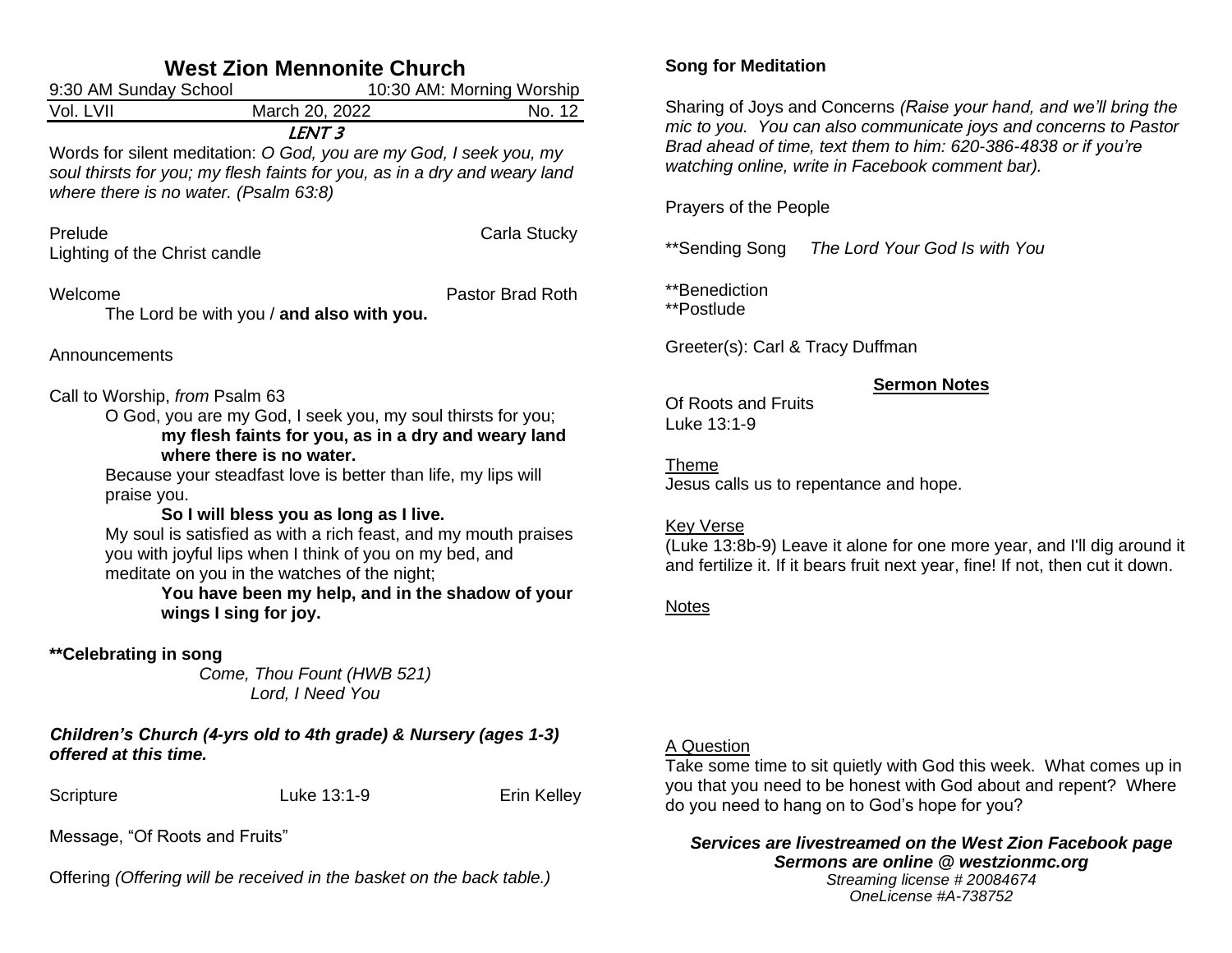# **Sunday, March 27, 2022**

**9:00-9:45 AM**: "Lamenting Racism" Discussion **10:00 AM:** Prayer in Conf Room **10:30 AM:** Worship Service **Accompanist: Donna Stucky Scripture: Ellen Kaufman Worship Leader: Pastor Brad Greeter(s)**: Jan Dyck

# **Coming Events**

| Verenike Making, Hillsboro                                                                   |
|----------------------------------------------------------------------------------------------|
| Communion received                                                                           |
| 7:00 pm Informational meeting on MCUSA resolutions                                           |
| Bohnne Berroggi making, Moundridge                                                           |
| 7:00 PM Evangelism workshop                                                                  |
| 1:00 PM Baking for MCC Sale at West Zion                                                     |
| MCC Relief Sale in Hutchinson, KS                                                            |
| Run for Relief at 8:00 am at Rice Park in Hutchinson                                         |
| 5:30 PM Maundy Thursday – soup and bread meal,<br>communion, foot washing in Fellowship Hall |
| 6:45 AM – Sunrise service $@$ Russ Stucky's pasture                                          |
| 7:15 AM - Easter breakfast                                                                   |
| 10-12 PM - Photo booth open                                                                  |
| Bloodmobile at WZ                                                                            |
|                                                                                              |

**Our Mission**: God calls us into community to worship God and follow Jesus through the power and guidance of the Holy Spirit.

> **Pastor Brad Roth** Pastor's Cell: 620-386-4838 Pastor Brad's email: bradroth@westzionmc.org

> > **Secretary Carla Stucky's hours**: Thursdays 1:00-4:00 pm

> > > Church: 620-345-8143 Carla's cell: 620-386-0414

Church's email: secretary@westzionmc.org Website: www.westzionmc.org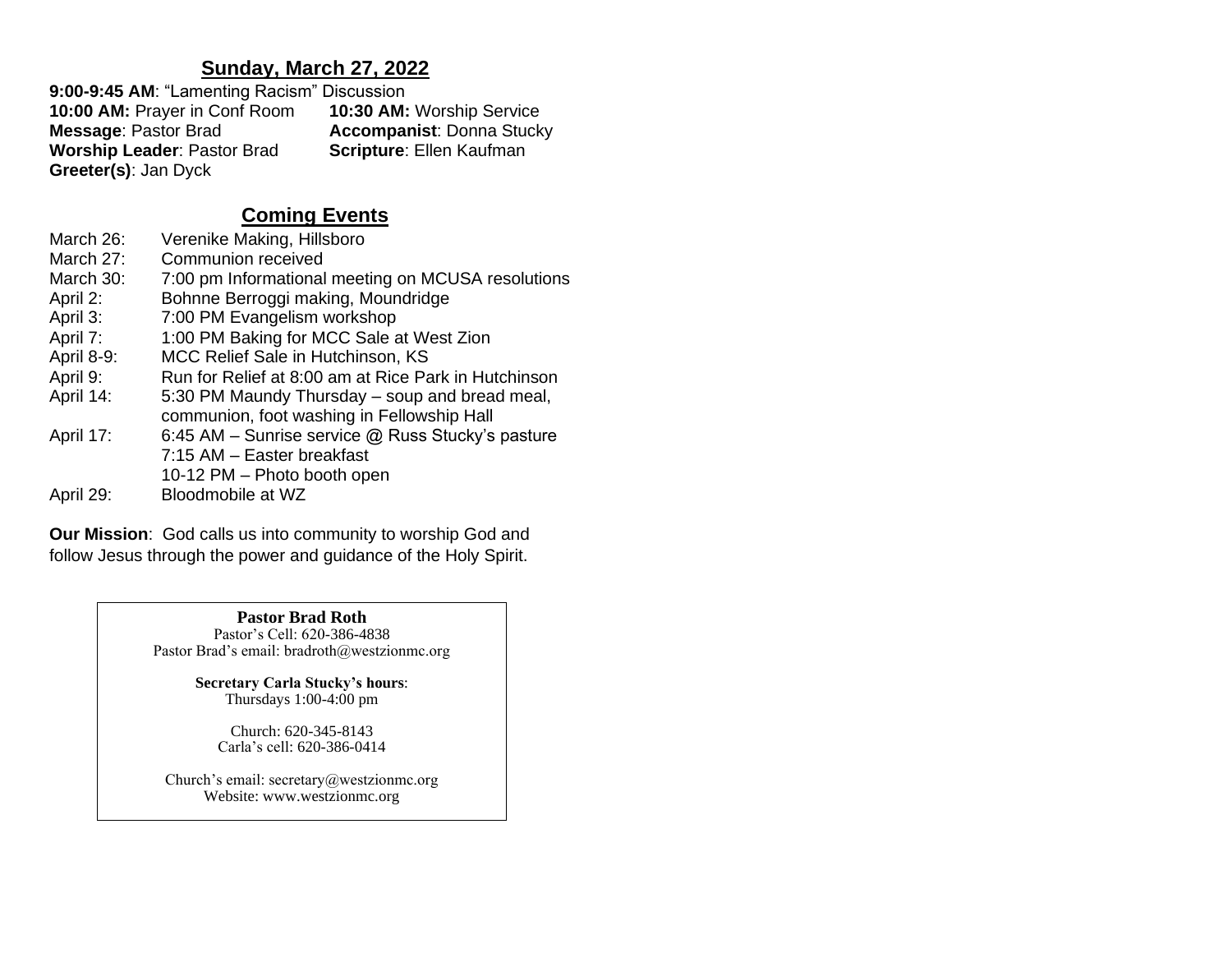### **West Zion Announcements**

Please have all bulletin announcements to the office by Thur. noon.

1. **Lent is a season of preparation** in which the church focuses on repentance from sin and turning toward God. This year, Pastor Brad will be teaching on spiritual disciplines as ways that God calls us to himself.

2. Next week, March 27, **we'll be celebrating communion**. Let's prepare our hearts and mend relationships so that we can come with joy to meet our Lord at his table.

3. The **informational meeting** on two current MCUSA resolutions has been rescheduled for Wednesday, March 30 at 7:00 PM. The two resolutions calling for retiring the Membership Guidelines and for repentance and transformation challenge the traditional biblical teachings of the church around sexuality. Council would like to make the congregation aware of these resolutions and hear feedback to help our West Zion delegate know how to vote at a special assembly in May. Copies of these resolutions were placed in mailboxes and will be available at the meeting. You can also learn more by going to: <https://www.mennoniteusa.org/special-delegate-session-22/>

4. The **foyer remodel project proposal** was passed last Sunday and work has begun! Bulletin board announcements can be found in the back of the church on a table, check them out!

5. Christian Homemakers will be **baking for the MCC Relief Sale** on Thursday, April 7 beginning at 1:00 PM. A sign-up sheet for ingredients is on a table in the back of the church.

6. **How can we better connect with friends and neighbors to invite them to Easter?** Join us on April 3, 7:00-8:00 PM for an evangelism workshop with Rachel Bachman! Rachel will lead us through a series of discussions and activities meant to help us hone our skills for sharing the Good News.

7. **Get a quick Easter picture!** Mission Team has hired a professional photographer to set up a photo booth to take quick, fun Easter pictures from 10:00-12:00. (WZ folks: We recommend that if you want a picture that you try to get yours before worship to leave space for guests to get theirs after worship. Picture times are short and we may not be able to fit everyone in. It's meant to just be a fun way to invite visitors and celebrate the morning. We are not making a directory from these pictures.)

8. The **yearbooks are done**, hallelujah! There is a copy in your church mailbox and a few extras by the mailboxes. You are invited to put your old yearbooks in the secretary mailbox for recycling.

9. Join Pastor Brad for a discussion of the Herald Press video series **"Lamenting Racism,"** Sunday mornings 9:00-9:45 AM through April 10. "Lamenting Racism" applies the Bible to the challenge of racism in America and opens space for self-reflection. Racism is a challenging topic for our times, but one worth wrestling with.

## **General Announcements**

10. **Cottonwood Complex Fire:** The Kansas Mennonite Disaster Service (MDS) is currently responding to the Cottonwood Complex Fire in Reno County Kansas. Each day we need 1-2 skid steer loaders, a track machine is helpful or a tractor with loader and a grapple fork is very helpful. We can use 4-6 volunteers each day to help with a cutting torch, sifting through and picking up debris. Please contact Cleo Koop at [cleohkoop@gmail.com](mailto:cleohkoop@gmail.com) or 316-282-0797 if you can help.

11. **Bohne berrogie bake** day for the MCC sale will be on April 2 at Moundridge High. Volunteers are needed to fill the berrogie. Shifts are at 6:45 and 9:00. Please wear a head covering. If you would like to volunteer, please contact Marla Gillmore at 620-921-0428 or at [bmg@lrmutual.com.](mailto:bmg@lrmutual.com) Let's make this happen for MCC.

12. A **Moundridge Lions Club Feed** complete with omelets, pancakes, juice and coffee will be offered on Saturday, March 26 from 7 AM to 11 AM at the Senior Center. Proceeds will go to the Lions Club for eyeglasses, sending local students to the Lions Club band camp, and helping with community needs. Information is on the board.

13. **Bethel College** summer camp schedule can be found at the back of the church on a table. **March 25-27** – Spring musical at Bethel College, *Bright Star* by Steve Martin and Edie Brickell, *Krehbiel Auditorium in Luyken Fine Arts Center*. Friday and Saturday, 7:30 p.m., Sunday matinee at 2 p.m. Tickets for sale in Schultz Student Center, online at [https://www.bethelks.edu/fine-arts,](https://www.bethelks.edu/fine-arts) or at the door, subject to availability. *Adult language and themes – not intended for young audiences.* **April 5** – guest artist Aaron Linscheid, trumpet with BC jazz ensemble.